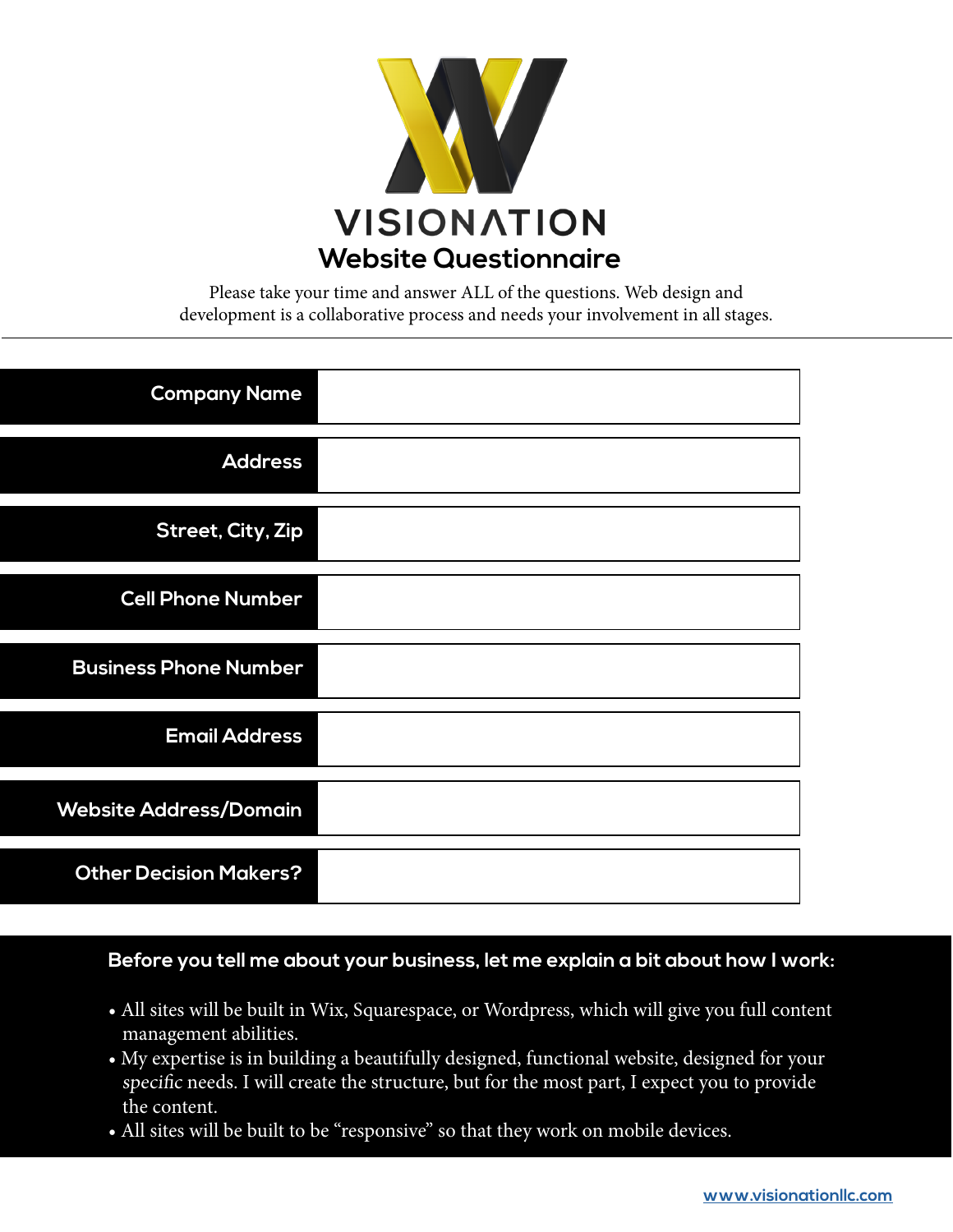

| Please give me a brief overview of the company, what you offer or produce?                                                     |
|--------------------------------------------------------------------------------------------------------------------------------|
|                                                                                                                                |
|                                                                                                                                |
|                                                                                                                                |
|                                                                                                                                |
|                                                                                                                                |
|                                                                                                                                |
|                                                                                                                                |
|                                                                                                                                |
| purpose and goal of the web site is. Please check off next to the ones that appy to you                                        |
| What is the purpose of this site? This section should include an overview of what the general<br>Selling products and services |
| Looking to bring in new clients to my business                                                                                 |
| Provide your customers with information on a certain subject                                                                   |
| Deliver news or calendar of events<br>Create a blog that addresses specific topics or interests                                |
| Sell a product or products online                                                                                              |

**Do you have a time frame or deadline to get this site online? If so, what is it?**

Month: \_\_\_\_\_\_\_\_\_\_\_\_ Day: \_\_\_\_\_\_\_\_\_\_\_\_ Year: \_\_\_\_\_\_\_\_\_\_\_\_

**How much are you willing to spend? (If you don't have a budget please provide a range that you are willing to invest.** 

Around \$\_\_\_\_\_\_\_\_\_\_\_\_

From  $\frac{\gamma}{2}$  -  $\frac{\gamma}{2}$ 

#### **Target market**

Who will visit this site? Describe your potential clients: Young, old, demographics etc...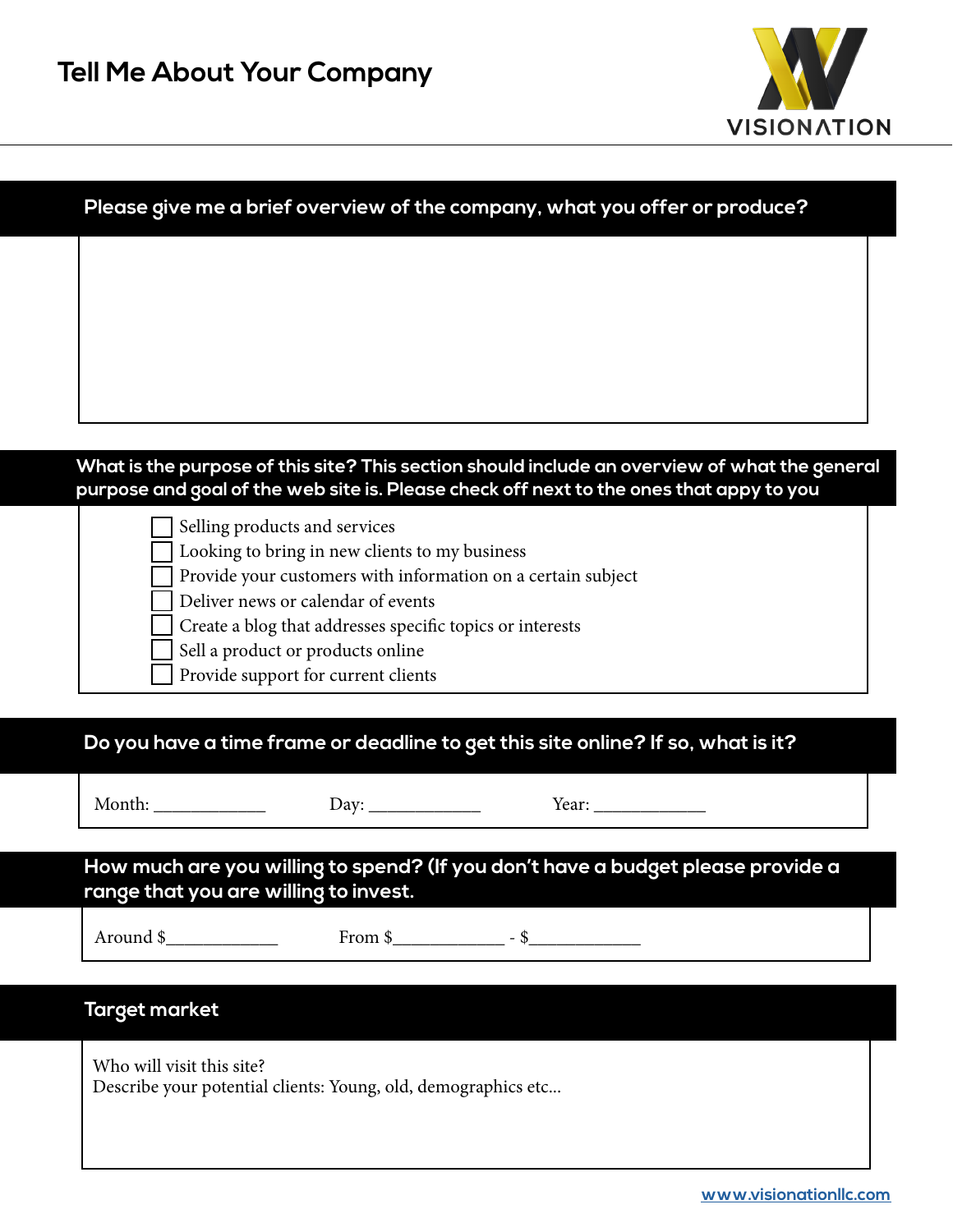

| Why do you believe site visitors should do business with you rather than with a competitor? |  |  |
|---------------------------------------------------------------------------------------------|--|--|
| What problem are you solving for them?                                                      |  |  |

#### **What action(s) should the user perform when visiting your site? Please check off next to the ones that apply to you.**

| Call you            |
|---------------------|
| $\Box$ Fill out a c |
|                     |

contact form

Fill out a quote form

Sign up for your mailing list

Search for information

Purchase a product(s)

#### **What are you offering? Make a list of all the sections/pages you think that you will need. (Samples below are just an example to get you started, please fill this out completely)**

| Page           | <b>Content Notes</b>                         |
|----------------|----------------------------------------------|
| Ex: Home       | Ex. Intro Video                              |
| Ex: Contact Us | Ex. Contact Field with (Name, Email, Number) |
| 1.             | 1.                                           |
| 2.             | 2.                                           |
| 3.             | 3.                                           |
| 4.             | 4.                                           |
| 5.             | 5.                                           |
| 6.<br>6.       |                                              |
| 7.<br>7.       |                                              |
| 8.             | 8.                                           |
| 9.             | 9.                                           |
| 10.            | 10.                                          |
| 11.            | 11.                                          |
| 12.            | 12.                                          |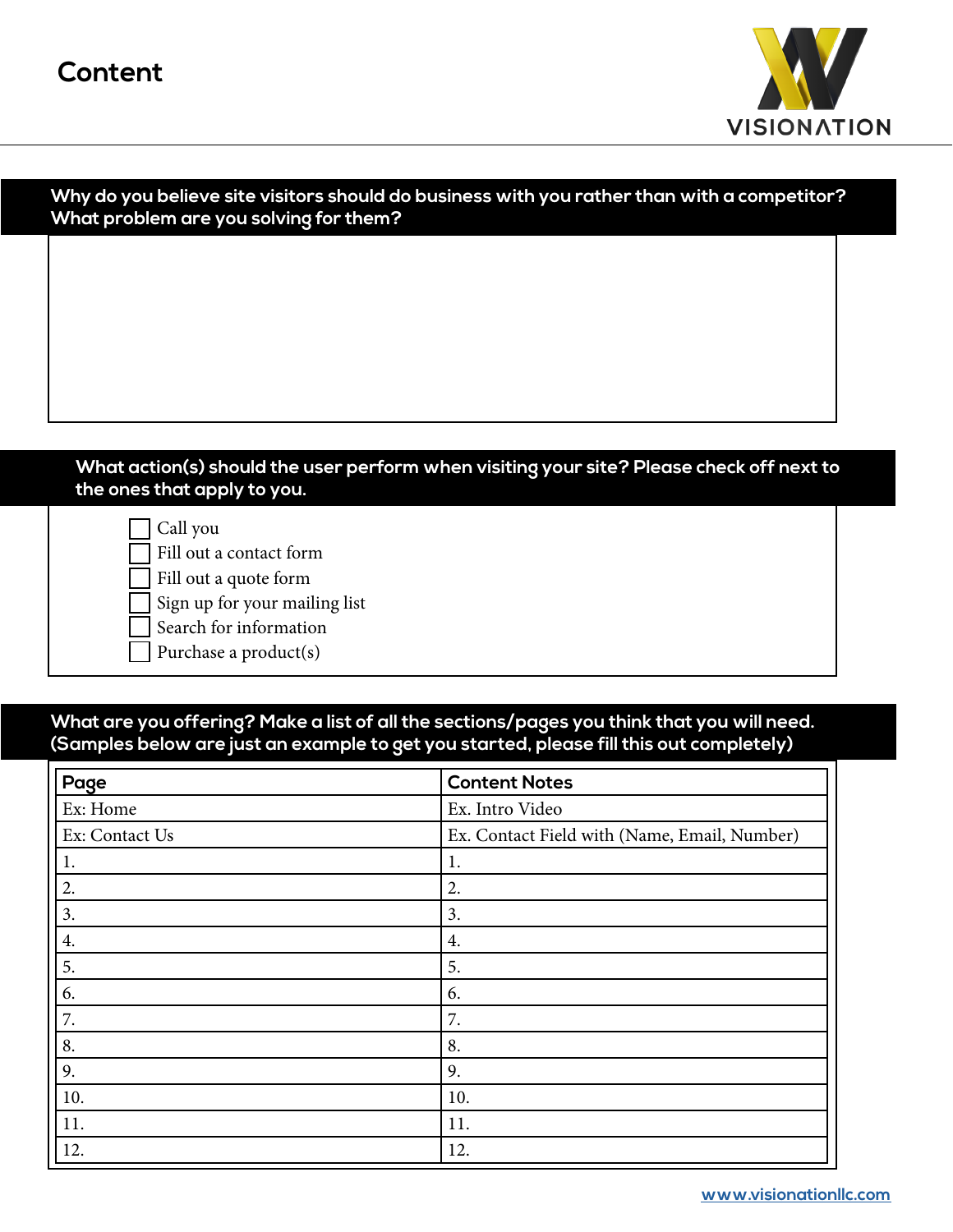| <b>VISIONATION</b>                                                                   |
|--------------------------------------------------------------------------------------|
|                                                                                      |
| Do you have the written content and images/photographs prepared for these pages?     |
| If no, will you need copywriting and photography services? $\Box$ : Yes No: $\Box$   |
| If yes, can you please explain what is working and not working on your current site? |
|                                                                                      |
|                                                                                      |
|                                                                                      |
|                                                                                      |
|                                                                                      |
|                                                                                      |
| Are you going to need E-Commerce or Membership capabilities?                         |
|                                                                                      |
|                                                                                      |
|                                                                                      |

**Maria**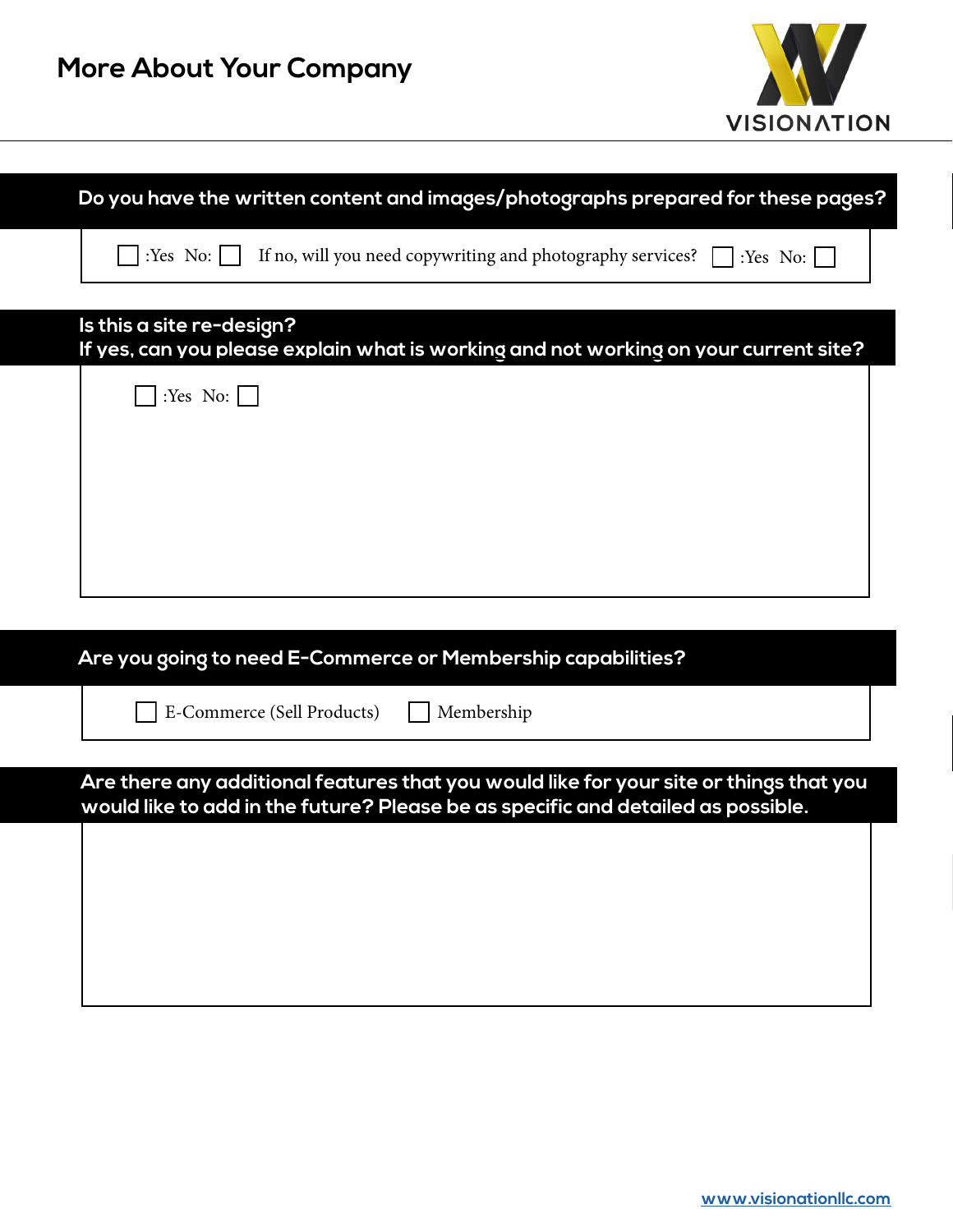

| People are coming to your new site for the first time.<br>How do you want them to feel about your company? |  |
|------------------------------------------------------------------------------------------------------------|--|
|                                                                                                            |  |
|                                                                                                            |  |
|                                                                                                            |  |
|                                                                                                            |  |
|                                                                                                            |  |
|                                                                                                            |  |
|                                                                                                            |  |
|                                                                                                            |  |
| What are your corporate colors, logo, fonts etc. that should be incorporated?                              |  |
|                                                                                                            |  |
| If not, do you have any in mind so I can help create your overall brand?                                   |  |
|                                                                                                            |  |
|                                                                                                            |  |
|                                                                                                            |  |
|                                                                                                            |  |
|                                                                                                            |  |
|                                                                                                            |  |

| If you do not already have a logo, are you going to need one designed? $_\mathrm{I}$ | <b>EMAIL</b> |
|--------------------------------------------------------------------------------------|--------------|
| If you already have a logo designed, please email your logo design file. [           |              |

**No:** T

I already have a logo designed  $\hfill\Box$ 

## **Is there a specific look and feel that you have in mind?**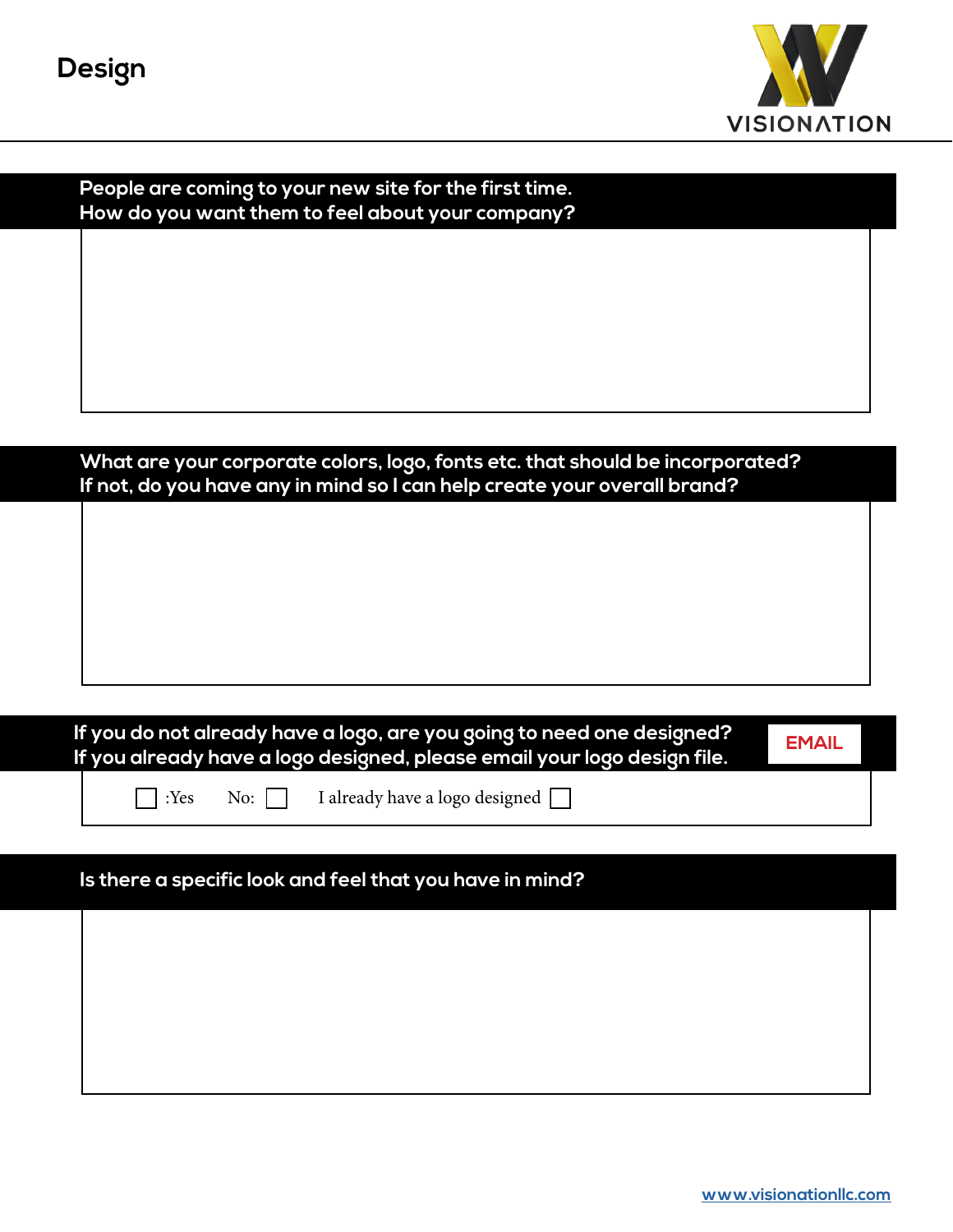

#### **Websites of your closest competition**

Please include at least 3 links of sites of your competition. What do you like and don't like about them? What would you like to differently or better?

1. URL:

2. URL:

3. URL:

#### **Websites that you like, or certain elements from a website that you like.**

Along with putting down the site address, please comment on what you like about each site, i.e. the look and feel, functionality, colors etc. These do not have to have anything to do with your business, but could have features you like. Please include at least 3 examples.

1. URL:

2. URL:

3. URL:

4. URL:

5. URL: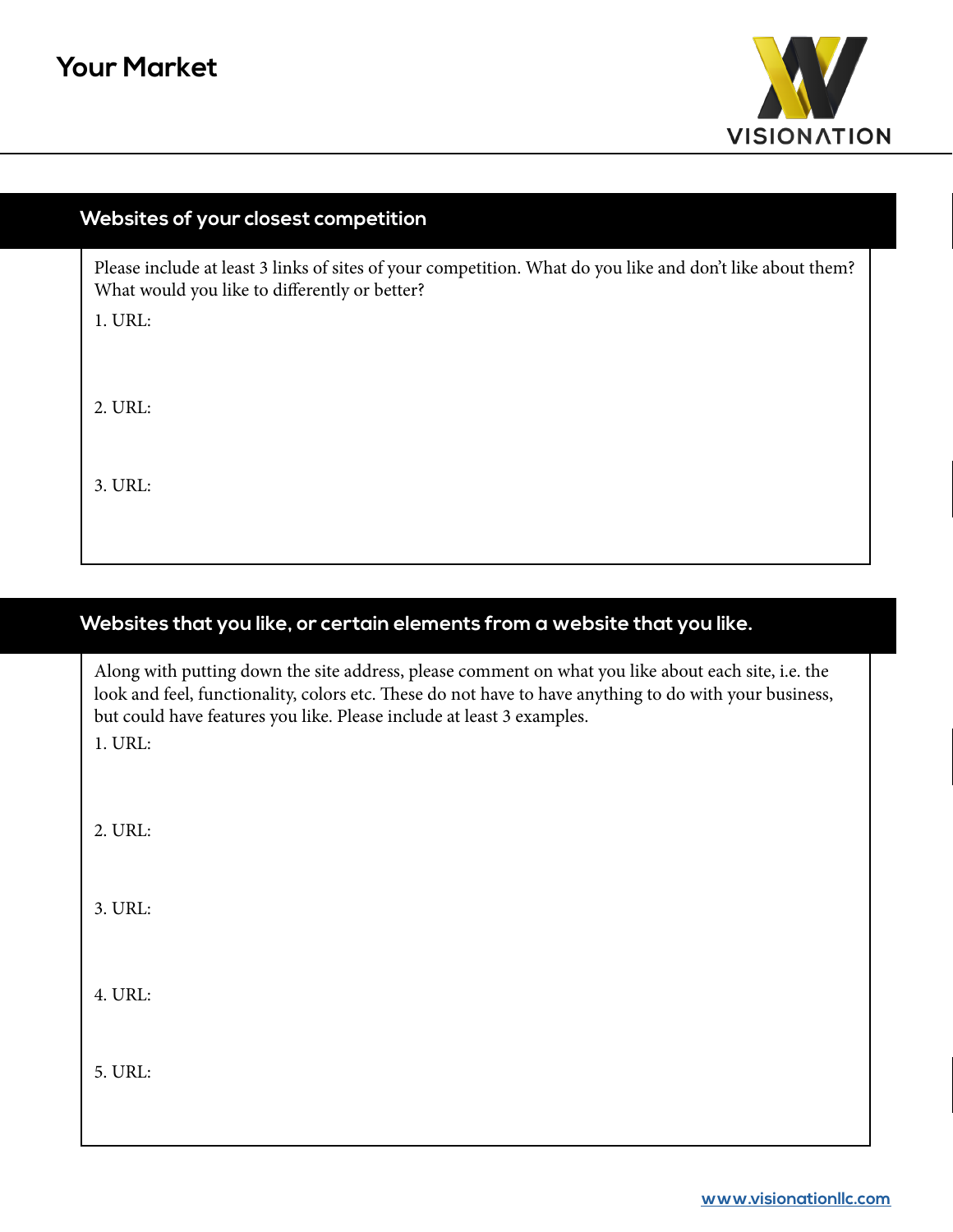

| How do people find out about your business right now? |  |  |  |  |  |
|-------------------------------------------------------|--|--|--|--|--|
|                                                       |  |  |  |  |  |
|                                                       |  |  |  |  |  |
|                                                       |  |  |  |  |  |
|                                                       |  |  |  |  |  |
|                                                       |  |  |  |  |  |

# **Have you thought about how you're going to market this site?**

|  | Do you have any social network accounts setup? |  |
|--|------------------------------------------------|--|
|--|------------------------------------------------|--|

 $\mathbf{I}$ 

|                                                                 | Facebook<br>Twitter | Google Plus<br>Youtube | Instagram<br>Pinterest | Yelp<br>LinkedIn |  |  |
|-----------------------------------------------------------------|---------------------|------------------------|------------------------|------------------|--|--|
| If not, do you need any of these social network accounts setup? |                     |                        |                        |                  |  |  |

| Facebook<br>Twitter | Google Plus<br>Youtube | Instagram<br>Pinterest | Yelp<br>LinkedIn |  |
|---------------------|------------------------|------------------------|------------------|--|
|                     |                        | ∽<br>. .               |                  |  |

| Do you want links to these accounts on your site? |  |  |  |  |  |
|---------------------------------------------------|--|--|--|--|--|
| $\bigcap$ :Yes No: $\bigcap$                      |  |  |  |  |  |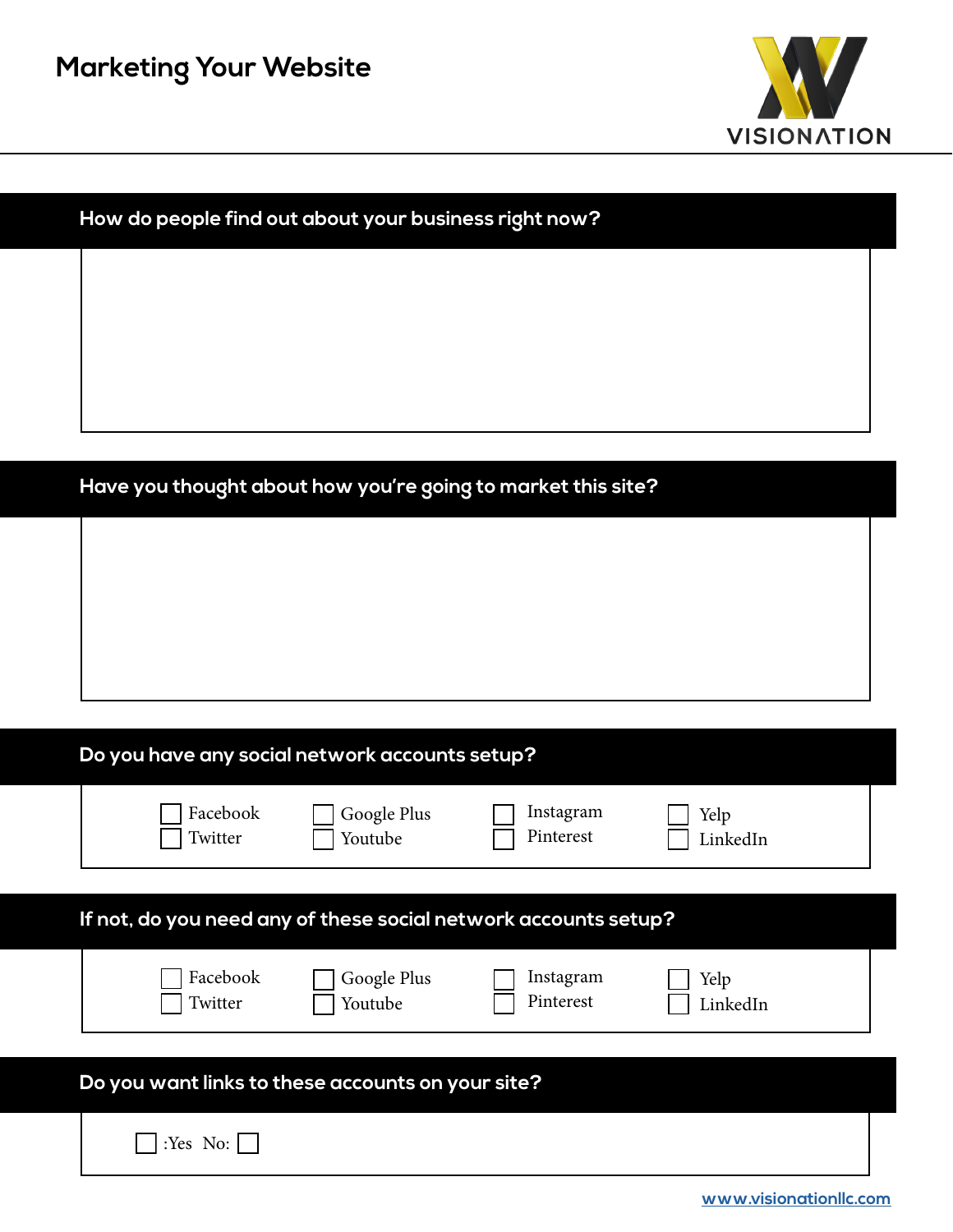

| Do you have a mail service account to send mass emails to your leads/clients?<br>(Constant Contact, MailChimp, etc)                                                                                                                                                                                |  |  |  |  |  |  |
|----------------------------------------------------------------------------------------------------------------------------------------------------------------------------------------------------------------------------------------------------------------------------------------------------|--|--|--|--|--|--|
| If yes, what service?<br>No: $\Box$<br>:Yes<br>If no, do you need one?                                                                                                                                                                                                                             |  |  |  |  |  |  |
| Will you want to build your mailing list and use it for advertising & newsletters?                                                                                                                                                                                                                 |  |  |  |  |  |  |
| :Yes<br>No: $\vert$                                                                                                                                                                                                                                                                                |  |  |  |  |  |  |
| Do you need printed materials? Check off any items you may need.                                                                                                                                                                                                                                   |  |  |  |  |  |  |
| Letterhead<br><b>Brochure</b><br>Template<br><b>Business Card</b><br>Catalog<br>Envelope<br>Flyer<br>Logos                                                                                                                                                                                         |  |  |  |  |  |  |
| <b>Domain and Hosting</b>                                                                                                                                                                                                                                                                          |  |  |  |  |  |  |
| Do you already own a domain name(s), If not, what URL do you have in mind? (www.mygreatsite.com)<br>1. URL:<br>2. URL:<br>Do you have a hosting account already? (This is where the computer files live) (GoDaddy, etc)<br>No: $\Box$ If yes, do you have the login/IP information?<br>$\Box$ :Yes |  |  |  |  |  |  |
| 1. Account Number/Username:<br>2. Password:                                                                                                                                                                                                                                                        |  |  |  |  |  |  |
| Do you need a Google Analytics tracking software account set up?                                                                                                                                                                                                                                   |  |  |  |  |  |  |
| :Yes<br>No:                                                                                                                                                                                                                                                                                        |  |  |  |  |  |  |